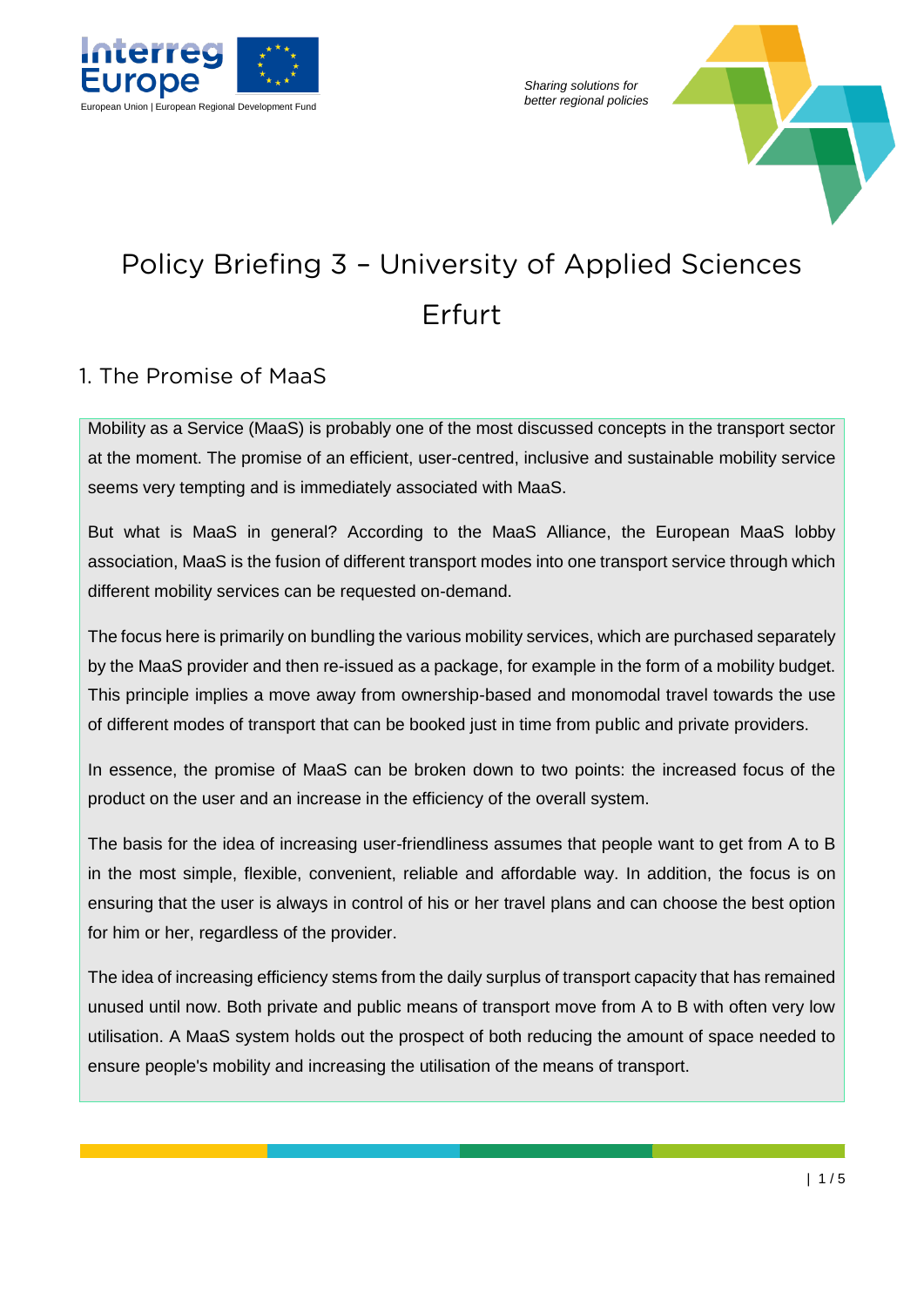

It remains to be seen which of the high expectations MaaS will be able to fulfil in the future.

## 2. Development of MaaS in Thuringia

With regard to the status quo of MaaS in Thuringia, the general situation of the mobility landscape should first be described. The status quo of the Thuringian mobility landscape can generally be described as very diverse. Various transport associations, interest groups and providers compete for the favour of customers who do not want to use their own car, which takes up the largest share of the Thuringian modal split. A MaaS offer, i.e. a multimodal platform that enables access to the services of various mobility service providers, does not exist. However, based on the broad range of mobility services offered in Thuringia, the potential for this is considered to be given.

Public transport in Thuringia is also very diversified and differently organised. In addition to the central transport association, VMT GmbH, there are numerous other associations, interest groups, public and private providers that provide train, tram and bus services in the region. In addition, the classic public transport offer is supplemented by various private sector providers offering taxis, shared cars, rental cars, shared bikes and e-scooters. However, the latter services are mostly only available in urban areas, whereas the rural areas of Thuringia remain underprovided.

Furthermore, a review of the transport policy seems interesting. The objectives of the Free State of Thuringia in the areas of mobility and sustainability can be found in the "Operational Programme of the Free State of Thuringia (2014-2020)" (OPT) of 2014, the " State Development Programme Thuringia 2025" (LEP) of 2014 and the " Local transport plan for local rail passenger transport in the Free State of Thuringia 2018-2022" (NVP) of 2018. In addition, the new Thuringian State Transport Programme is to be considered as soon as it is available.

Within the framework of the OPT, Thuringia has set itself the goal of reducing the annual  $CO<sub>2</sub>$ emissions of the transport sector by around 400,000 tonnes. To this end, financial support is provided for model projects in local public transport, for example. Model projects for the promotion of e-mobility, the creation of new transport concepts in rural areas and the establishment of intermodal transport chains are also explicitly mentioned.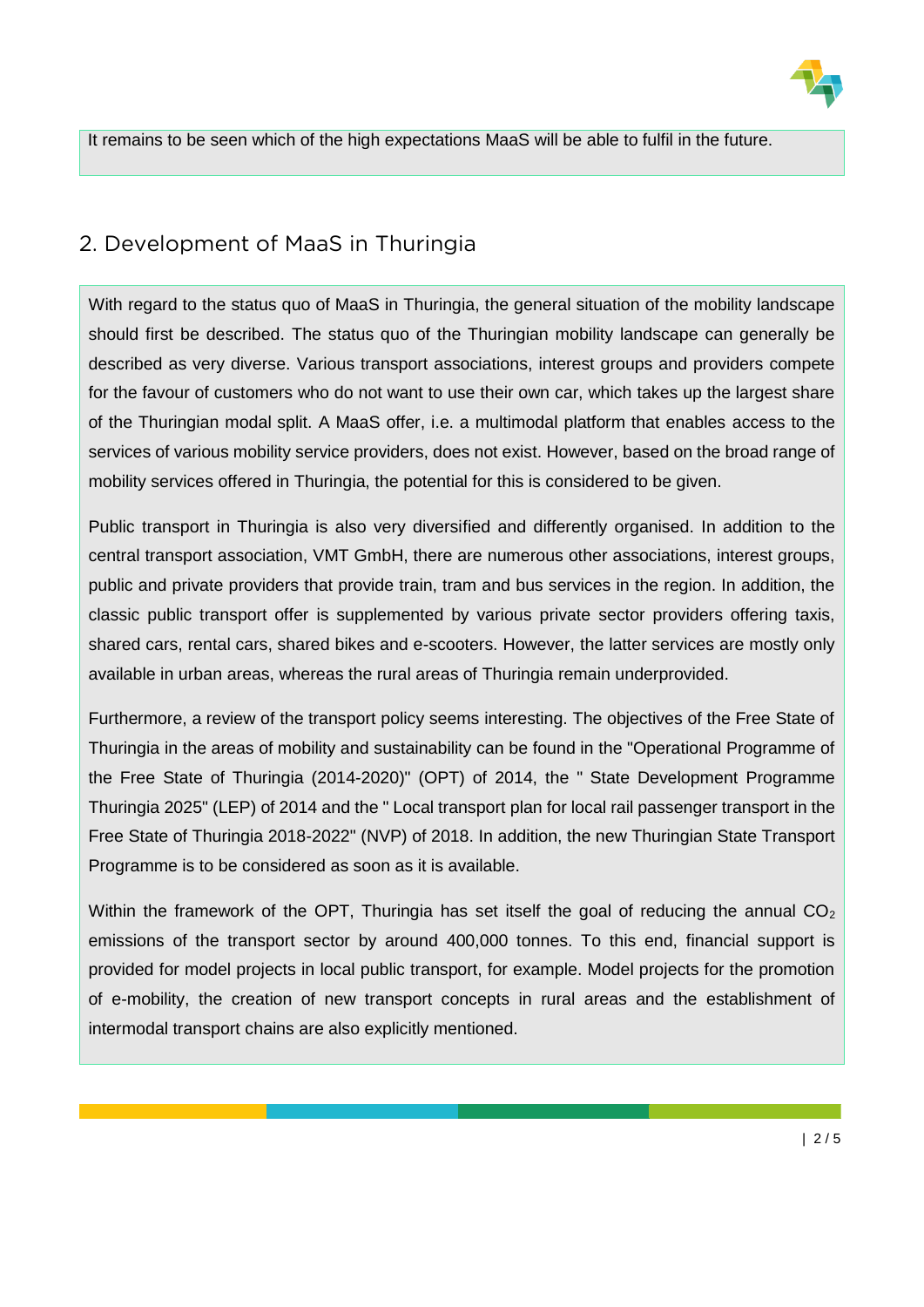

In addition, the LEP formulates guiding principles for the development of Thuringia's transport infrastructure. For example, integrated transport development, resource-saving bundling of infrastructures and modal shift to environmentally friendly modes of transport are emphasised. In addition, flexible and alternative forms of service as well as new organisational solutions are listed as a possibility for ensuring accessibility even in sparsely populated, rural areas. In addition, special importance is attributed to the networking of the various modes of transport and the development of interfaces and transfer points.

The NVP specifically addresses the networking of different modes of transport, explicitly of local rail passenger transport (LPT) with long-distance transport, private transport, local road passenger transport (LPT) or within LPT. In addition to the planning and constructional networking, the linking of information systems is also stated as an objective. This can serve as a basis for the creation of multi- and intermodal mobility offers, even if they are not explicitly mentioned in the NVP.

With regard to a MaaS system in Thuringia, there are no concrete approaches in the programmes. The objective of the PriMaaS project in Thuringia is therefore to develop a professional basis in order to be able to anchor the topic in the local policy instruments in the future.

## 3. Highlights of the Event

The ongoing discussions around the various areas of MaaS continue to raise new and increasingly diverse questions: What is the EU's position on MaaS, is there an ideal operator model, what will be the impact of MaaS on travel behaviour and sustainable mobility?

The online event 'MaaS - A European Perspective' organised by the Transport and Spatial Planning Institute at the University of Applied Sciences Erfurt as part of the EU-wide research project PriMaaS, was dedicated to giving an overview of the status quo of the different areas of the MaaS landscape and tried to answer some of these questions. The event took place on June 22, 2021 starting at 10:00 am (CET) and was divided into three content blocks: Introduction, research and business.

First, a general introduction to the topic and the PriMaaS project was given and the European strategy for multimodal digital mobility services was presented by Victoire Champenois (Policy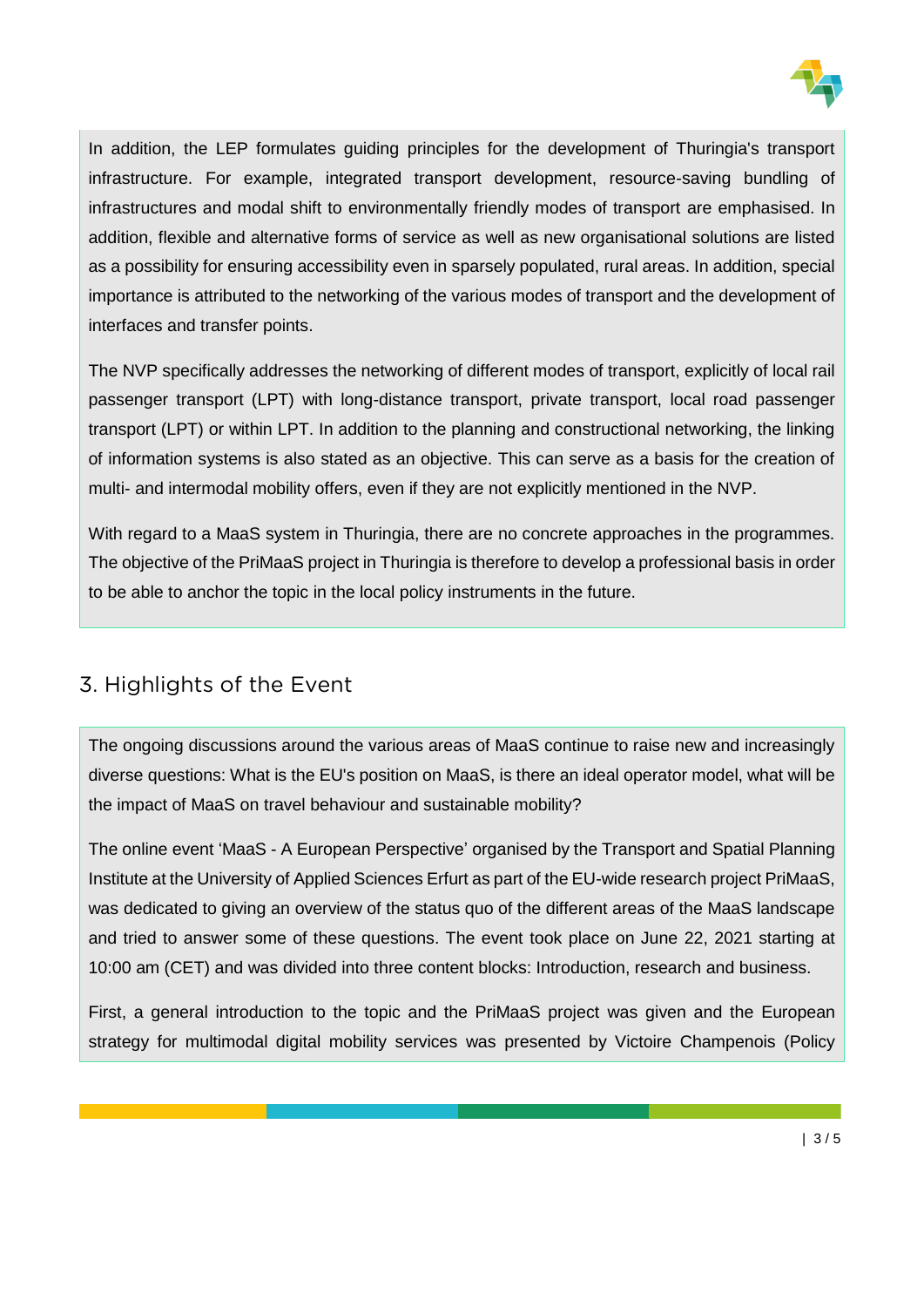

Officer at the Unit of Sustainable and Intelligent Transport at the European Commission). In the research block, Dr. Jana Sochor (Senior Researcher at the Division of Design & Human Factors, Department of Industrial and Materials Science at Chalmers University of Technology) talked about challenges and opportunities of MaaS, Daniel Reck (Researcher and Lecturer at the Institute for Transport Planning and Systems at ETH Zurich) presented his findings on how MaaS influences travel behaviour and Prof. Dr. Maria Kamargianni (Associate Professor of Transport and Energy and Head of MaaSLab at UCL Energy Institute of the University College London) talked about the lessons learned from MaaS demonstrations around Europe. Finally, in the business block, Dr. Steve Cassidy (Co-Founder of Fusemobility), Sampo Hietanen (CEO of MaaS Global), Michael Kieslinger (CEO of Fluidtime Data Services) and Dr. Boyd Cohen (CEO of Iomob Technologies) introduced their companies´ solutions and then together explored the advantages and disadvantages of the different operator models within the framework of a panel discussion.

A total of around 150 guests from 30 countries from all over the world were welcomed, which once again shows the relevance of the topic of mobility in general, but also MaaS in particular. The direct exchange with the speakers after the presentations was found to be very invigorating and the audience took up the offer to ask questions very actively. The panel discussion with four leading heads of the European MaaS scene was a great conclusion to the event. The Transport and Spatial Planning Institute at the University of Applied Sciences Erfurt is still very pleased about the lively interest and hopes that the professional audience will continue to be interested in the topic of MaaS.

## 3. Key Lessons of the Event

- MaaS has several key components (app, platform, bundles).
- If a MaaS service/business model does not work in one area, it does not necessarily mean that it will not work in another areas.
- Bundles (not pay-as-you-go) have the potential to induce changes in travel behaviour.
- Not one MaaS solution for all.
- The technology is a tool, not a goal.